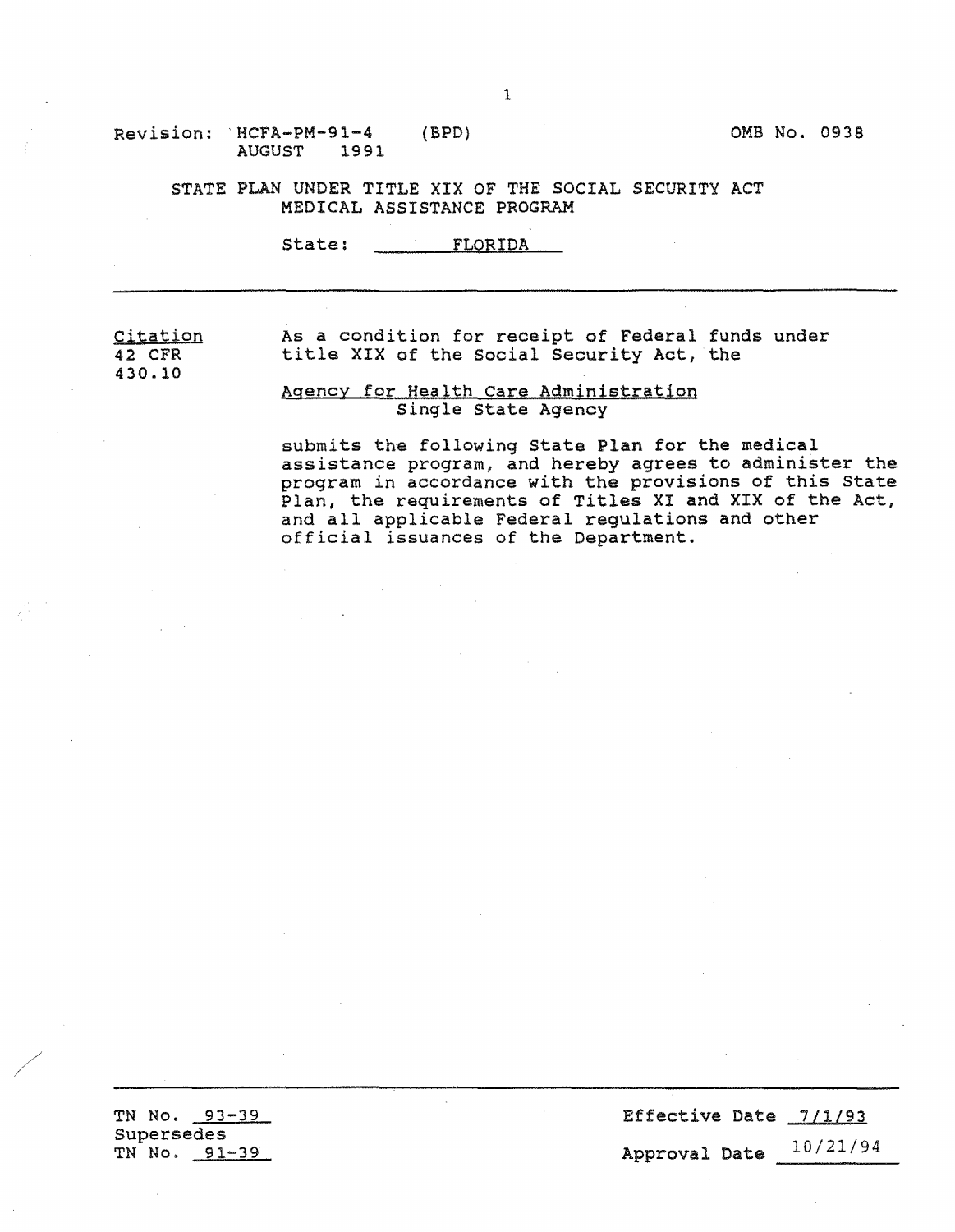### Revision: HCFA-AT-80-38 (BPP)

| State: | FLORIDA |
|--------|---------|
|        |         |

SECTION 1 SINGLE STATE AGENCY ORGANIZATION

Citation 42 CFR 431.10 AT-79-29

### 1.1 Designation and Authority

(a) The Agency for Health Care Administration is the single State agency designated to administer or supervise the administration of the Medicaid program under Title XIX of the Social Security Act. (All references in this plan to "the Medicaid agency" mean the agency named in this paragraph.)

TN No. 93-39 Supersedes TN No. 76-20

Effective Date  $7/1/93$ Approval Date 10/21/94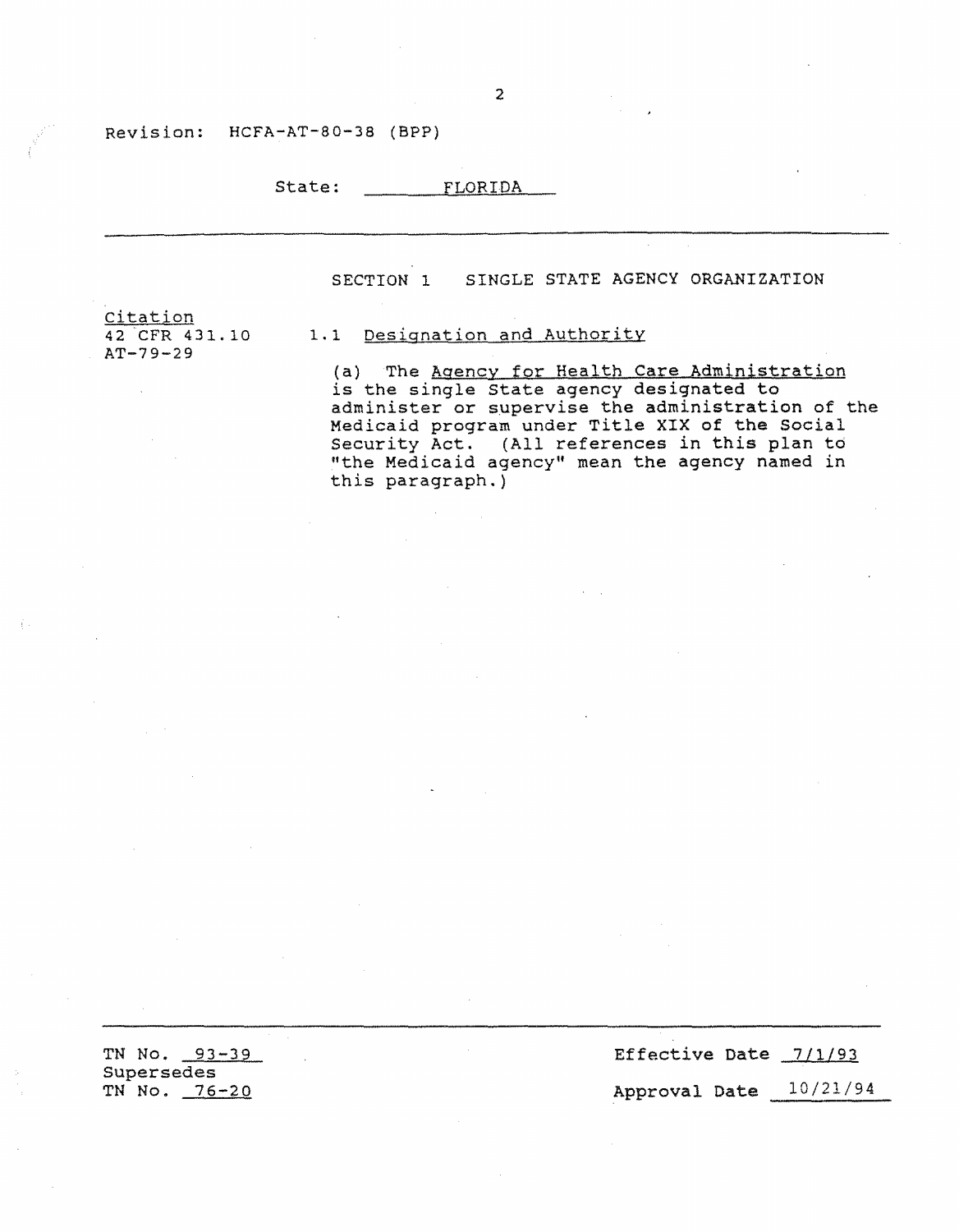| State: | FLORIDA |
|--------|---------|
|--------|---------|

SECTION 1 SINGLE STATE AGENCY ORGANIZATION

citation 42 CFR 431.10 AT-79-29

1.1 Designation and Authority

ATTACHMENT 1.1-A is a certification signed by the State Attorney General identifying the single state agency and citing the legal authority under which it administers or supervises administration of the program.

TN No. 93-39 Supersedes TN No. NEW

Effective Date 7/1/93 Approval Date 10/21/94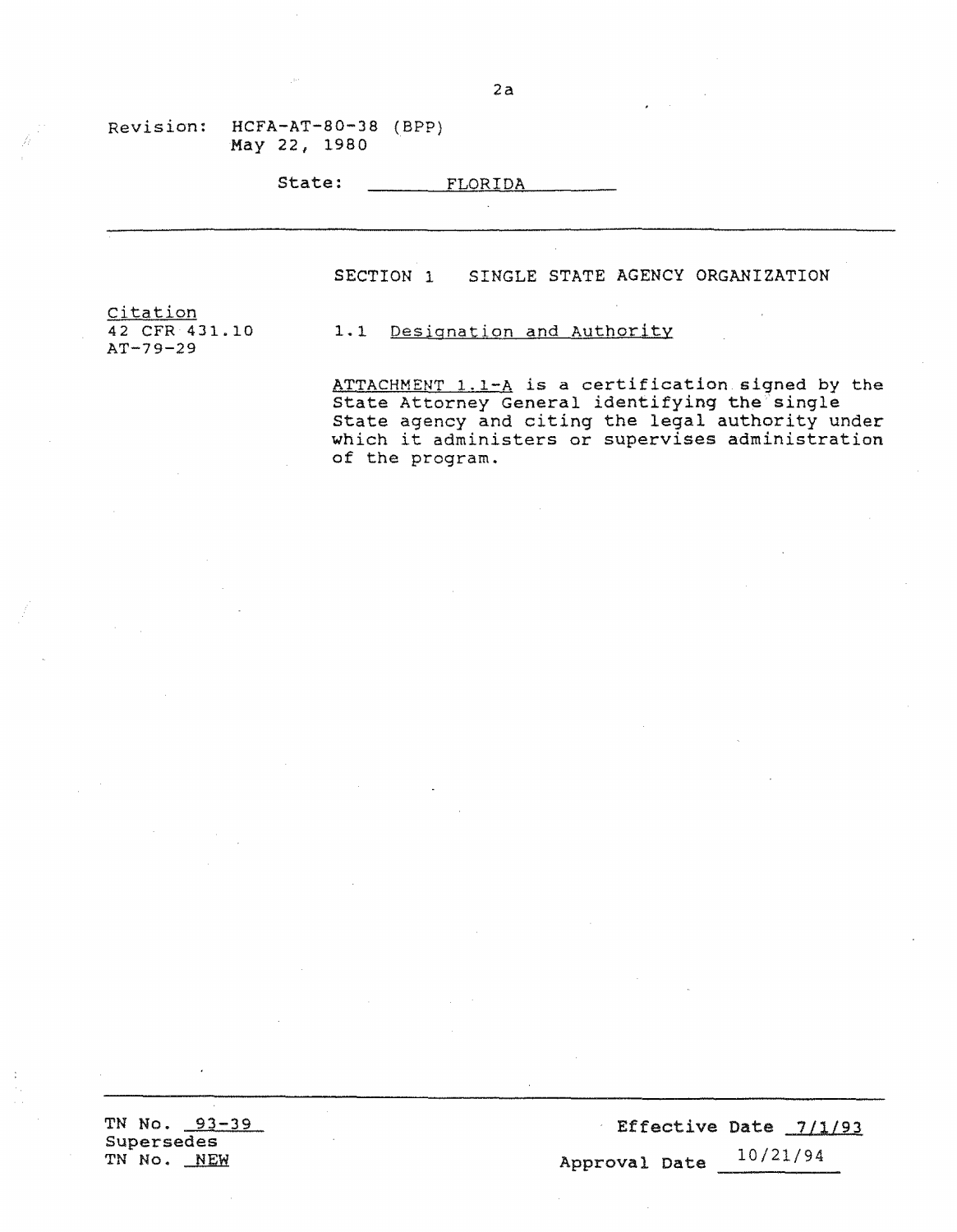### Ravision: HTZA-AT-60-38 (EPP) May 22, 1980

#### Florida **State**

Citation  $52.1902(a)$ of the Act

The State agency that administered or  $1.1(b)$ supervised the administration of the plan approved under title X of the Act as of January 1, 1965, has been separately designated to administer or supervise the administration of that part of this plan which relates to blind individuals.

> Yes. The State agency so designated is

> > This agency has a separate plan covering that portion of the State plan under title XIX for which it is responsible.

Not applicable. The entire plan under title XIX is administered or supervised by the State agency named in paragraph 1.1(a).

 $m * 76 - 20$ **Supersedes**  $\mathfrak{M}$  #

Effective Date  $\frac{12}{3}/76$ 

XX.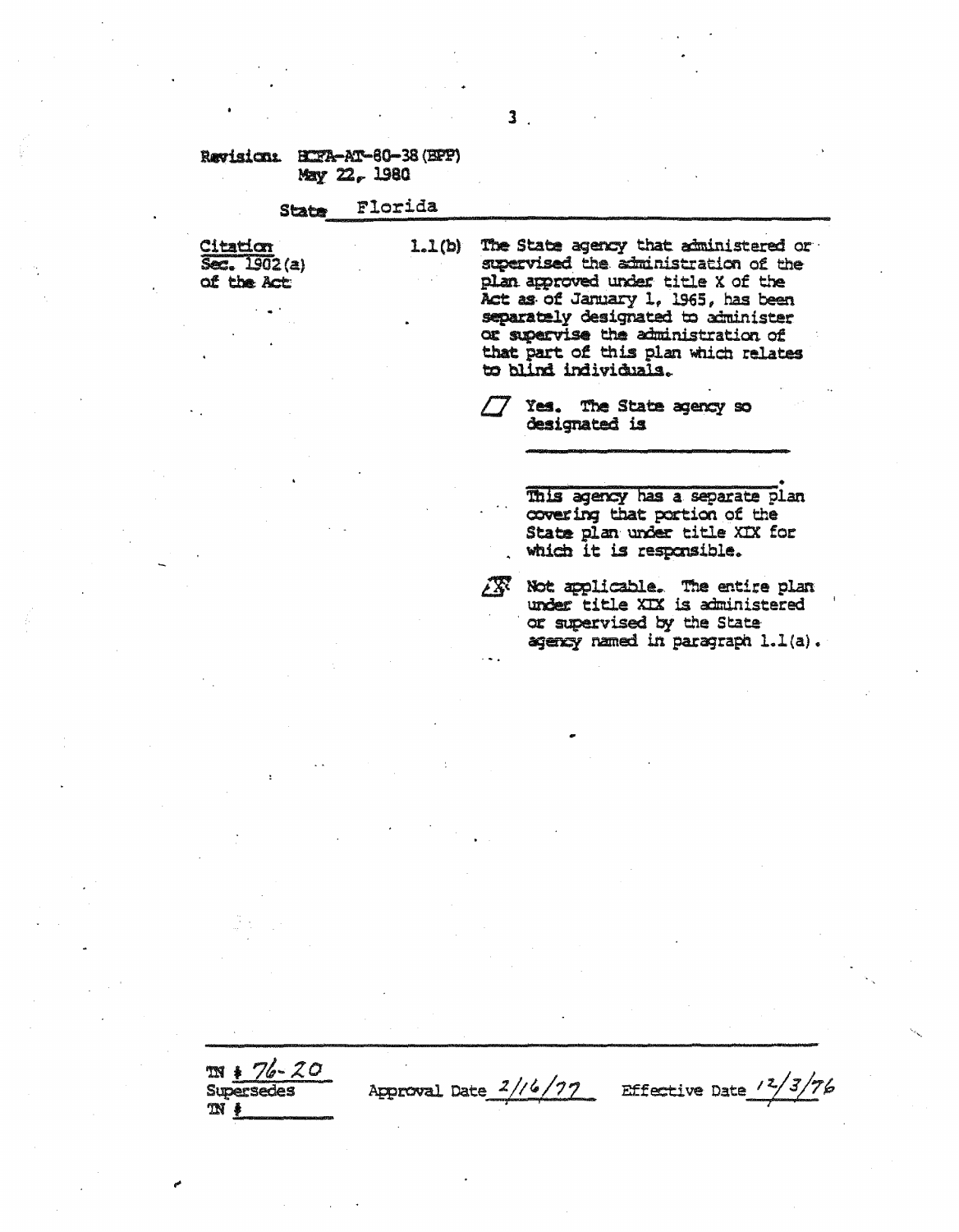#### Florida **State**

<u>Citation</u><br>Intergovernmental Cooporation Act  $of$  1968

 $\frac{1}{\sqrt{2\pi}}$ 

- $1.1(c)$ Waivers of the single State agency requirement which are currently operative have been granted under authority of the Intergovernmental Cooperation Act of 1968.
	- Yes. ATTACHMENT 1.1-B describes these waivers and the approved alternative organizational arrangements.
		- Not applicable. Waivers are no longer in effect.
	- /4/

Approval Date  $\frac{1}{\sqrt{2}}$ 

Not applicable. No waivers have ever been granted.

Effective Date  $\frac{12}{3}$ 

 $N + 76 - 20$ **Supersedes**  $m *$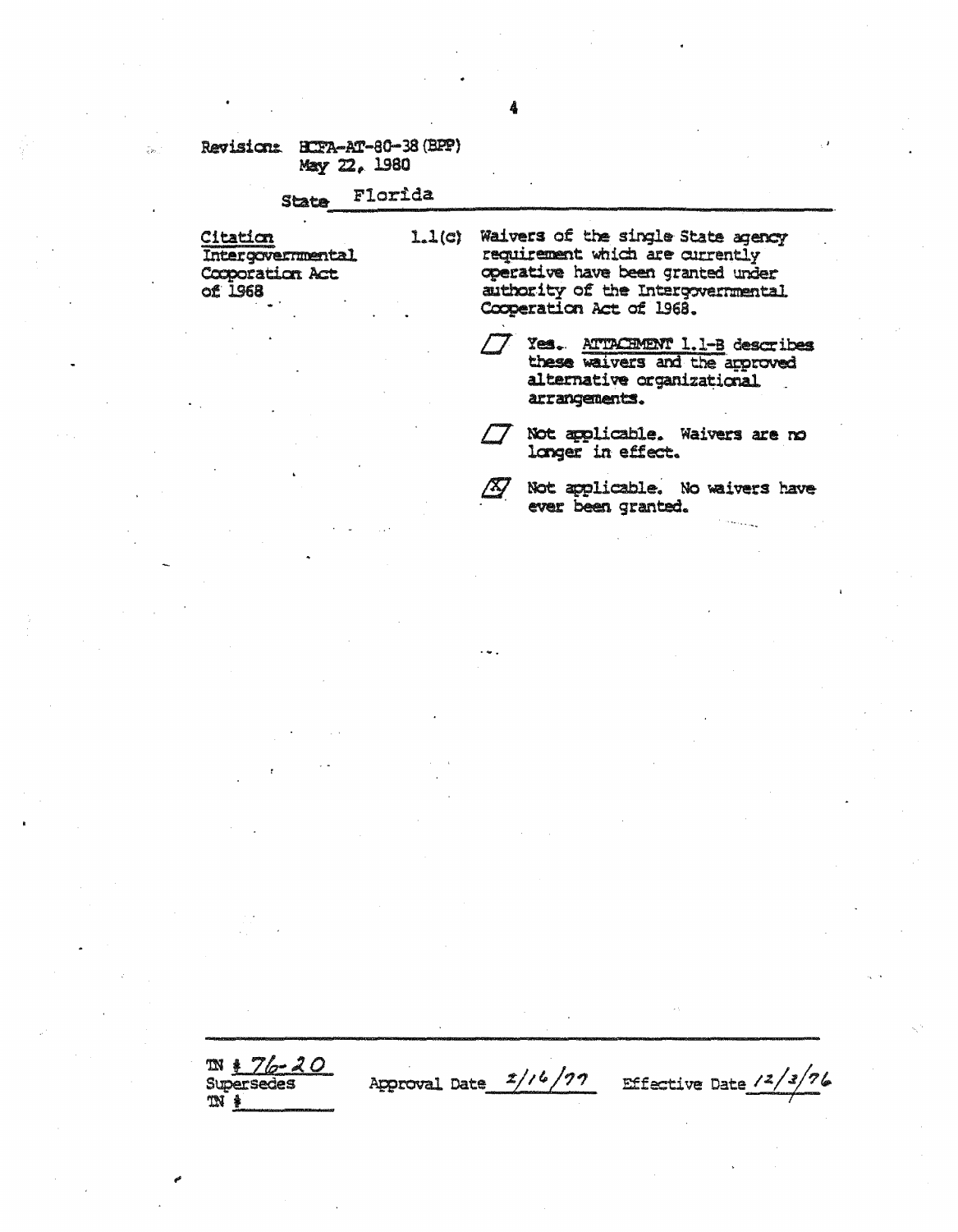|                                         | State:       | FLORIDA |                                                                                                                                                                                                                                                      |
|-----------------------------------------|--------------|---------|------------------------------------------------------------------------------------------------------------------------------------------------------------------------------------------------------------------------------------------------------|
| Citation<br>42 CFR 431.10<br>$AT-79-29$ | $1.1(d)$ / / |         | The agency named in paragraph<br>1.1(a) has responsibility for all<br>determinations of eligibility for<br>Medicaid under this plan                                                                                                                  |
|                                         |              | /X/     | Determinations of eligibility for<br>Medicaid under this plan are made<br>by the agency (ies) specified in<br>ATTACHMENT 2.2-A. There is a<br>written agreement between the<br>agency named in paragraph 1.1(a)<br>and other agency(ies) making such |

**TN No.** 93-39 Supersedes TN No. 76-20

Effective Date 7/1/93 Approval Date 10/21/94

determinations for specific groups

agreement defines the relationships and respective responsibilities of

covered under this plan. The

the agencies.

State: FLORIDA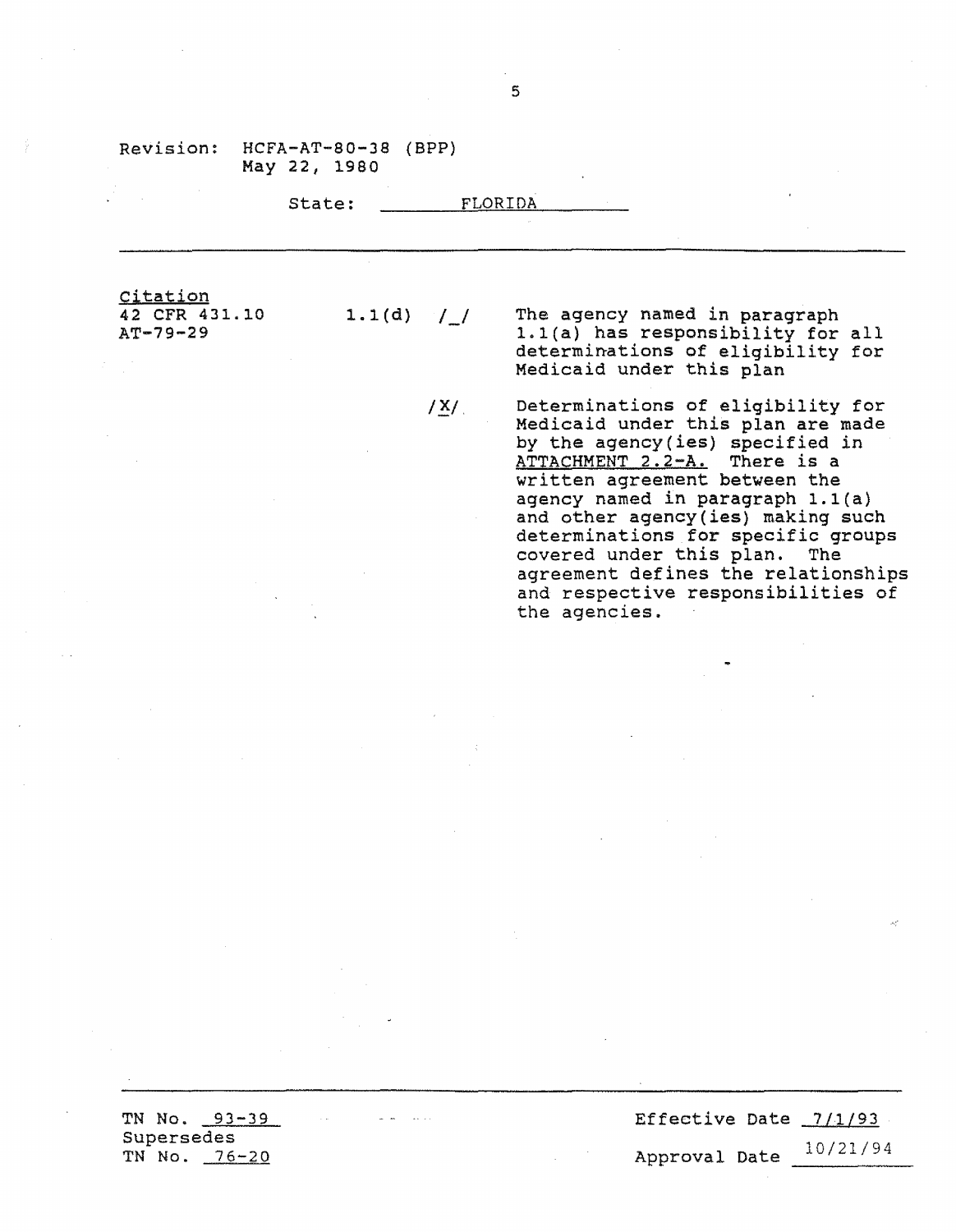#### Florida **State**

**Citation** 42 CFR 431.10 M-79-29

1.1(e) All other provisions of this plan are administered by the Medicaid agency except for those functions for which final authority has been granted to a Professional Standards Review Organization under title XI of the Act.

(f) All other requirements of 42 CFR 431.10 are met.

Approval Date  $2/16/77$  Effective Date  $/2/3/76$ 

 $\frac{m + 76 \cdot 20}{\text{Supersedes}}$  $M_{\ast}$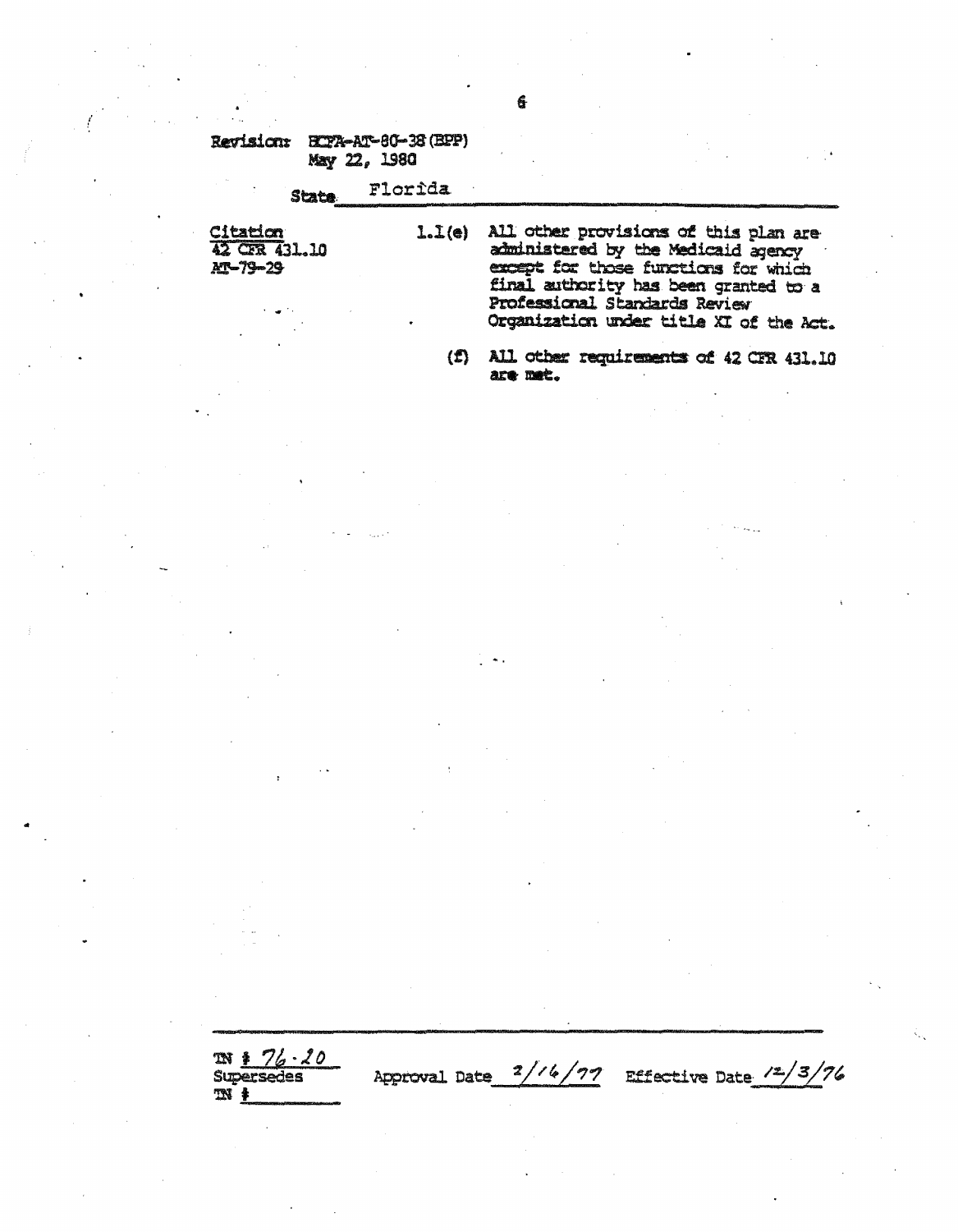|                                                                                                                                                                                                                                                                                             | State: |     | FLORIDA                                                                                                                                                                                                                                                                     |
|---------------------------------------------------------------------------------------------------------------------------------------------------------------------------------------------------------------------------------------------------------------------------------------------|--------|-----|-----------------------------------------------------------------------------------------------------------------------------------------------------------------------------------------------------------------------------------------------------------------------------|
|                                                                                                                                                                                                                                                                                             |        |     |                                                                                                                                                                                                                                                                             |
| <u>Citation</u><br>42 CFR 431.11                                                                                                                                                                                                                                                            |        |     | 1.2 Organization for Administration                                                                                                                                                                                                                                         |
| AT-79-29                                                                                                                                                                                                                                                                                    |        | (a) | ATTACHMENT 1.2-A contains a description<br>of the organization and functions of the<br>Medicaid agency and an organization<br>chart of the agency.                                                                                                                          |
|                                                                                                                                                                                                                                                                                             |        | (b) | Within the State agency the Medicaid<br>Office has been designated as the<br>medical assistance unit. ATTACHMENT<br>1.2-B contains a description of the<br>organization and functions of the<br>medical assistance unit and an<br>organization chart of the unit.           |
|                                                                                                                                                                                                                                                                                             |        | (c) | ATTACHMENT 1.2-C contains a description<br>of the kinds and numbers of professional<br>medical personnel and supporting staff<br>used in the administration of the plan<br>and their responsibilities.                                                                      |
|                                                                                                                                                                                                                                                                                             |        | (d) | Eligibility determinations are made by<br>State or local staff of an agency other<br>than the agency named in paragraph<br>1.1(a). ATTACHMENT 1.2-D contains a<br>description of the staff designated to<br>make such determination and the<br>functions they will perform. |
|                                                                                                                                                                                                                                                                                             |        |     | Not applicable. Only staff of the<br>$\frac{1}{2}$<br>agency named in paragraph 1.1(a)<br>make such determinations.                                                                                                                                                         |
| $\label{eq:2.1} \mathcal{L}(\mathcal{L}^{\text{max}}_{\mathcal{L}}(\mathcal{L}^{\text{max}}_{\mathcal{L}}),\mathcal{L}^{\text{max}}_{\mathcal{L}}(\mathcal{L}^{\text{max}}_{\mathcal{L}}))\leq \mathcal{L}(\mathcal{L}^{\text{max}}_{\mathcal{L}}(\mathcal{L}^{\text{max}}_{\mathcal{L}}))$ |        |     | $\mathcal{O}(\mathcal{O}(1))$ . The contract of the contract of the contract of the contract of the contract of the contract of the contract of the contract of the contract of the contract of the contract of the contract of the contra                                  |
|                                                                                                                                                                                                                                                                                             |        |     |                                                                                                                                                                                                                                                                             |

Effective Date 7/1/93 Approval Date 10/21/94

 $\ddot{\phantom{a}}$ 

TN No. 93-39 Supersedes  $TN N0. 80-09$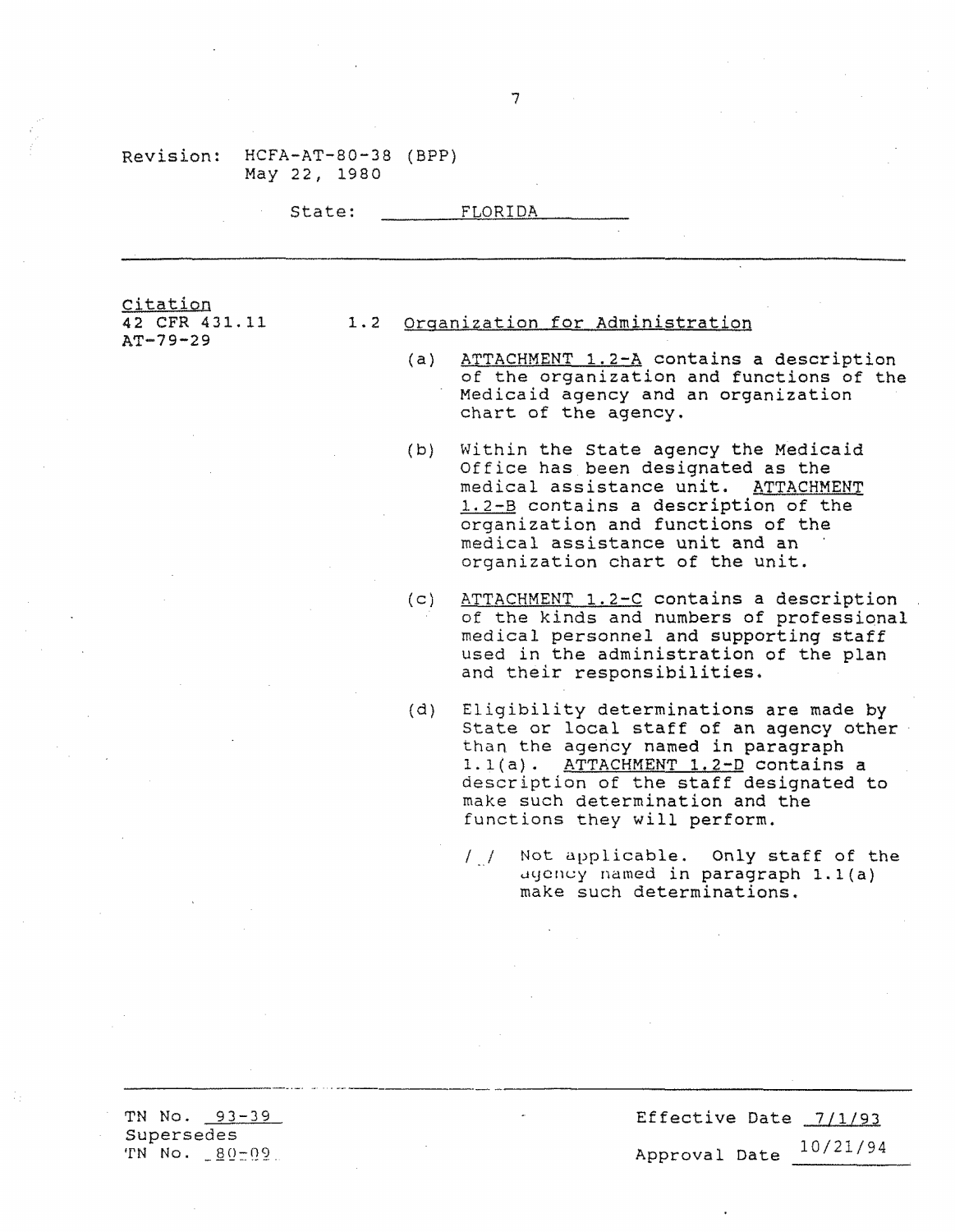#### Florida **State**

Citation **12 CR** 431.50 (b) AT-79-29

### 1.3 Statewide Operation

The plan is in operation on a Statewide basis in accordance with all requirements of 42 CFR 431.50.

 $\sqrt{N}$ The plan is State administered.

The plan is administered by the 75 political subdivisions of the State and is mandatory on them.

IN MED-80-9<br>Supersedes Effective Date  $10/1/19$ Approval Date 10/24/80  $M$   $\ast$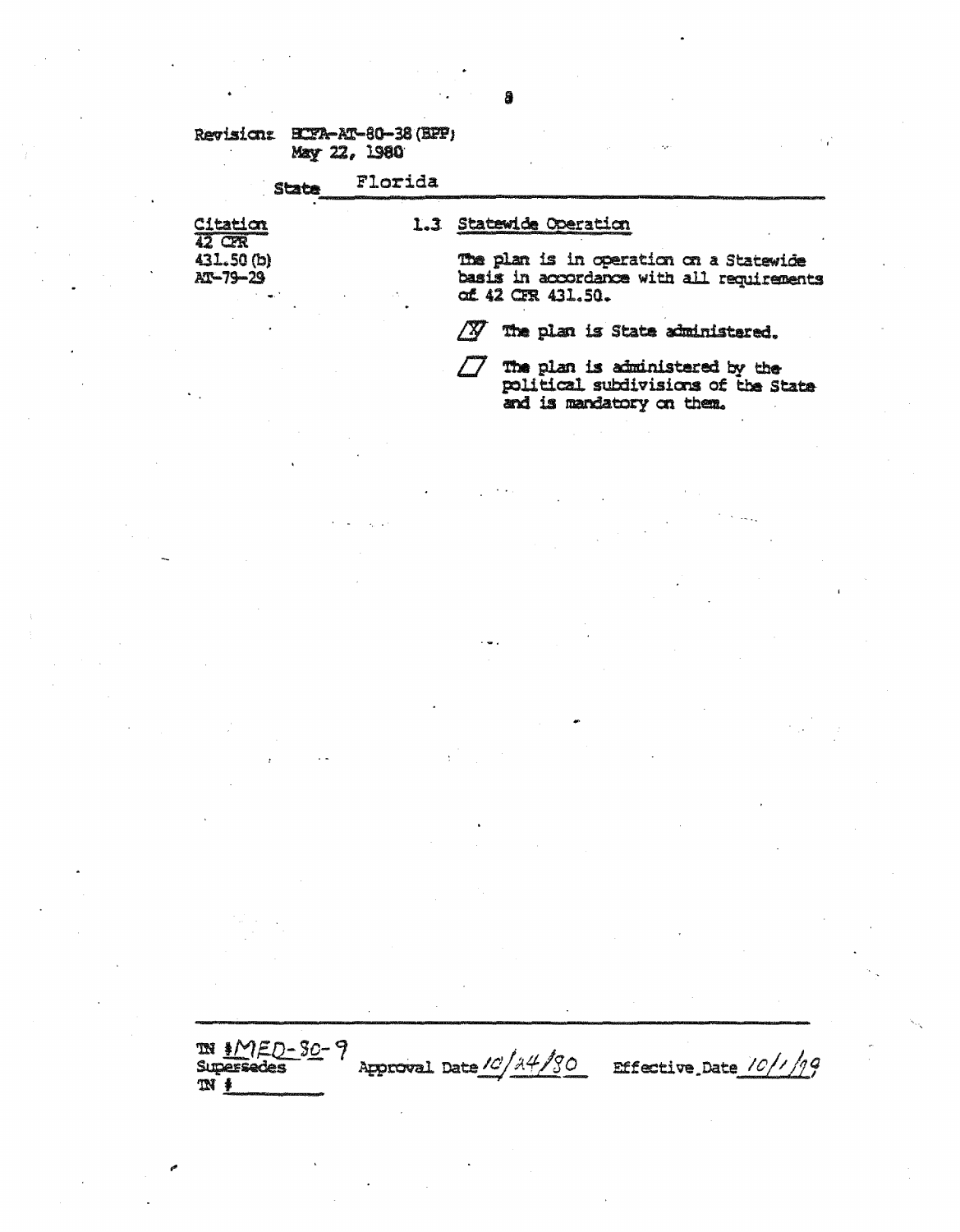## STATE PLAN UNDER TITLE XIX OF THE SOCIAL SECURITY ACT State: Florida

1.4 State Medical Care Advisory Committee **(42 CFR 431.12(b))**  There is an advisory committee to the Medicaid agency director on health and medical care services established in accordance with and meeting all the requirements of 42 CFR 431.12.

> X The State enrolls recipients in MCO, PIHP, PAHP, and/or PCCM programs. The State assures that it complies with 42 CFR 438. 104(c) to consult with the Medical Care Advisory Committee in the review of marketing materials.

# Tribal Consultation Requirements

Section 1902(a)(73) of the Social Security Act (the Act) requires a State in which one or more Indian Health Programs or Urban Indian Organizations furnish health care services to establish a process for the State Medicaid agency to seek advice on a regular, ongoing basis from designees of Indian health programs, whether operated by the Indian Health Service (IHS), Tribes or Tribal organizations under the Indian Self-Determination and Education Assistance Act (ISDEAA), or Urban Indian Organizations under the Indian Health Care Improvement Act (IHCIA). Section 2107(e)(I) of the Act was also amended to apply these requirements to the Children's Health Insurance Program (CHIP). Consultation is required concerning Medicaid and CHIP matters having a direct impact on Indian health programs and Urban Indian organizations. Direct impact is defined as any Medicaid or CHIP program changes that are more restrictive for eligibility determinations, changes that reduce payment rates or payment methodologies to Indian Health Programs, Tribal Organizations, or Urban Indian Organization providers (J/T/U), reductions in covered services, changes in consultation policies, and proposals for demonstrations or waivers that may impact I/T/U providers.

02/09/12 - Florida has two known federally recognized tribes: the Miccosukee Tribe of Florida and the Seminole Tribe of Florida. Each tribe has their own Indian Health Service (IHS) program. Florida will notify the two tribes in writing 30 days in advance of the following: Medicaid Title XIX state plan amendments, an initial waiver, a waiver amendment or a waiver renewal, when it is anticipated to have a direct impact on the tribe. If no response is received from the Tribe within 30 days, Florida Medicaid will proceed with the submission to the Centers for Medicare and Medicaid Services (CMS).

This Tribal Consultation Process was finalized through two telephone conferences: February 1, 2012, with Denise Ward of the Miccosukee Tribe, and February 9, 2012, with Kathy Wilson of the Seminole Tribe. Linda Macdonald and Robin Ingram of Florida Medicaid were on the calls. Further consultation was held via formal written communication January 31, 2012, to Cassandra Osceola, Health Director, Miccosukee Tribe of Florida, and Connie Whidden, Health Director, Seminole Tribe of Florida.

| TN No: 2012-006           | Approval Date: $04-26-12$ | Effective Date: 02/09/12 |  |
|---------------------------|---------------------------|--------------------------|--|
| Supersedes TN: $2010-011$ |                           |                          |  |

According to the Paperwork Reduction Act of 1995, no persons are required to respond to a collection of infonnation unless it displays a valid 0MB control number. The valid 0MB control number for this infonnation collection is **0938-1098.** The time required to complete this infonnation collection is estimated to average I hour per response, including the time to review instructions, search existing data resources, gather the data needed, and complete and review the infonnation co11ection. If you have comments concerning the accuracy of the time estimate(s) or suggestions for improving this fonn, please write to: CMS, 7500 Security Boulevard, Attn: PRA Reports Clearance Officer, Mail Stop C4-26-05, Baltimore, Maryland 21244-1850.

CMS-10293 (07/2013)

9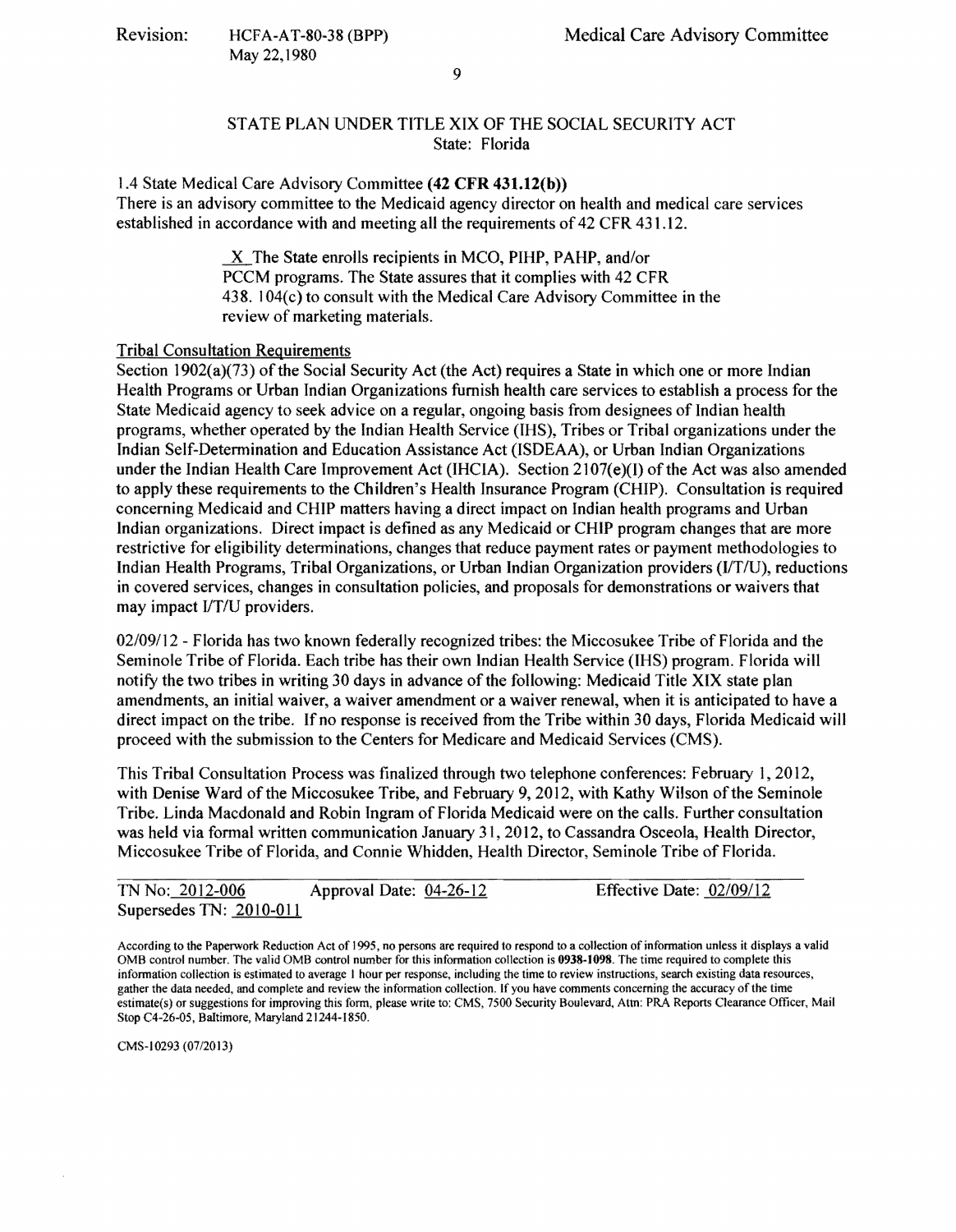Revision: HCFA-PH-94-3 (MB) APRIL 1994 State/Territory: FLORIDA

Citation

. 1928 of the .Act

### 1.5 Pediatric Immunization Program

- l. The State has implemented a program for the distribution of pediatric vaccines to programregistered providers for the immunization of federally vaccine-eligible children in accordance with section 1928 as indicated below,
	- a. The State program will provide each vaccine-eligible child with medically appropriate vaccines according to the schedule developed by the Advisory Committee on Immunization Practices and without charge for the vaccines.
	- b. The State will outreach and encourage a variety of providers to participate in the program and to administer vaccines in . multiple settings, e.g., private health care providers, providers- that receive funds under Title V of the Indian Health Care Improvement Act, health programs or facilities operated by Indian tribes, and maintain a list of program-registered providers.
	- c. With respect to any population of vaccineeligible children a substantial portion of whose parents have limited ability to speak the English language, the State will identify program-registered providers who are able to communicate with this vaccine-eligible population in the language and cultural context which is most appropriate. ·
	- d. The State will instruct program-registered providers to determine eligibility in accordance with section 1928(b} and (h} of the Social Security Act.
	- e. The State will assure that no programregistered provider will charge more for the administration of the vaccine than the regional maximum established by the Secretary. The State will inform programregistered providers of the maximum fee for the administration of vaccines.

 $\ddot{\phantom{1}}$ 

- f. The State will assure that no vaccineellgible child is denied vaccines because of an inability to pay an administration fee.
- g. Except as authorized under section 1915(b) of the Social Security Act or as permitted by the Secretary to·prevent fraud or abuse, the State will not impose any additional qualifications or conditions, in addition to those indicated above, in order for a provider to qualify as a program-registered provider.

TH Na. 94-18 Supersedes TN No. NEW Approval Date MAR 0 9 1995<br>Effective Date 10/1/94